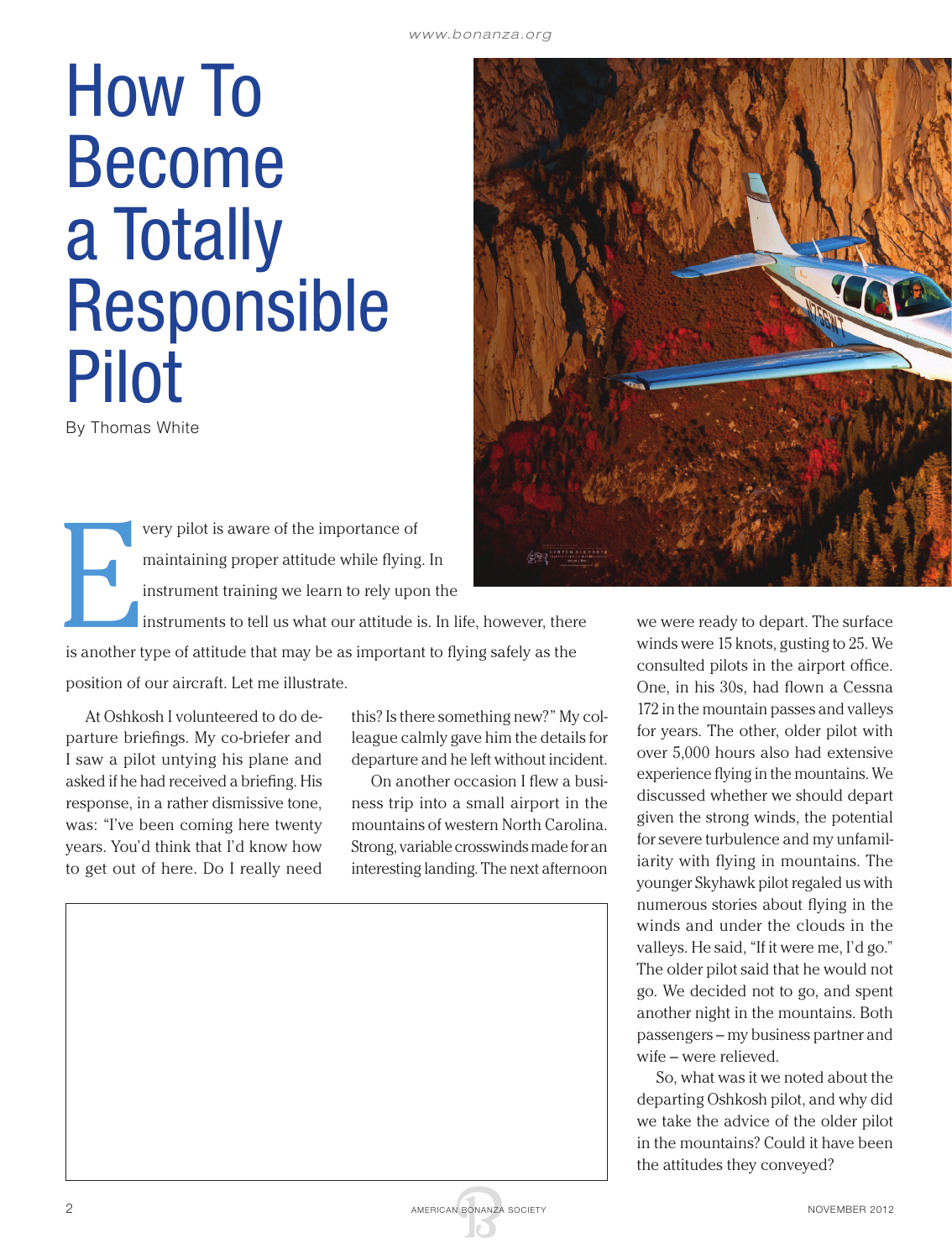

## *www.bonanza.org*

A lot of aviation training focuses on "safe" and "unsafe" *behavior*. Our inquiry, however, has taken us beyond behavior – to the motivation and attitudes that are behind the behaviors. Is there an attitude that supports safe flying, or contributes to unsafe flying? The answer to both is a resounding yes.

It is not unusual to hear pilots say things such as:

- c Avoiding accidents is a matter of luck.
- No matter what I do, if I am going to have an accident, I will have an accident.
- We need to take off because the wedding is at 2 PM and my spouse wants to get there early.
- I'm a whiz at crosswind landings.
- Accidents happen, and there's not a whole lot you can do about them.
- The FAA and ATC cause more accidents by their silly rules than do pilots.

The common thread running through these statements is that the speakers attribute things that happen to them as beyond their control and outside of themselves. They express the victim mentality. Psychologists refer to people who express this attitude as having an *external* locus (place) of control.1 They are people who see themselves controlled by external circumstances, events, and other people. Their victim attitude is not related just to flying. Typically, they attribute everything negative happening to them as being somebody else's fault. They can be heard to say more common victim statements like:

- Look what you made me do.
- That's not fair.
- It's the system.
- You hurt my feelings.
- I don't need anyone to tell me what to do.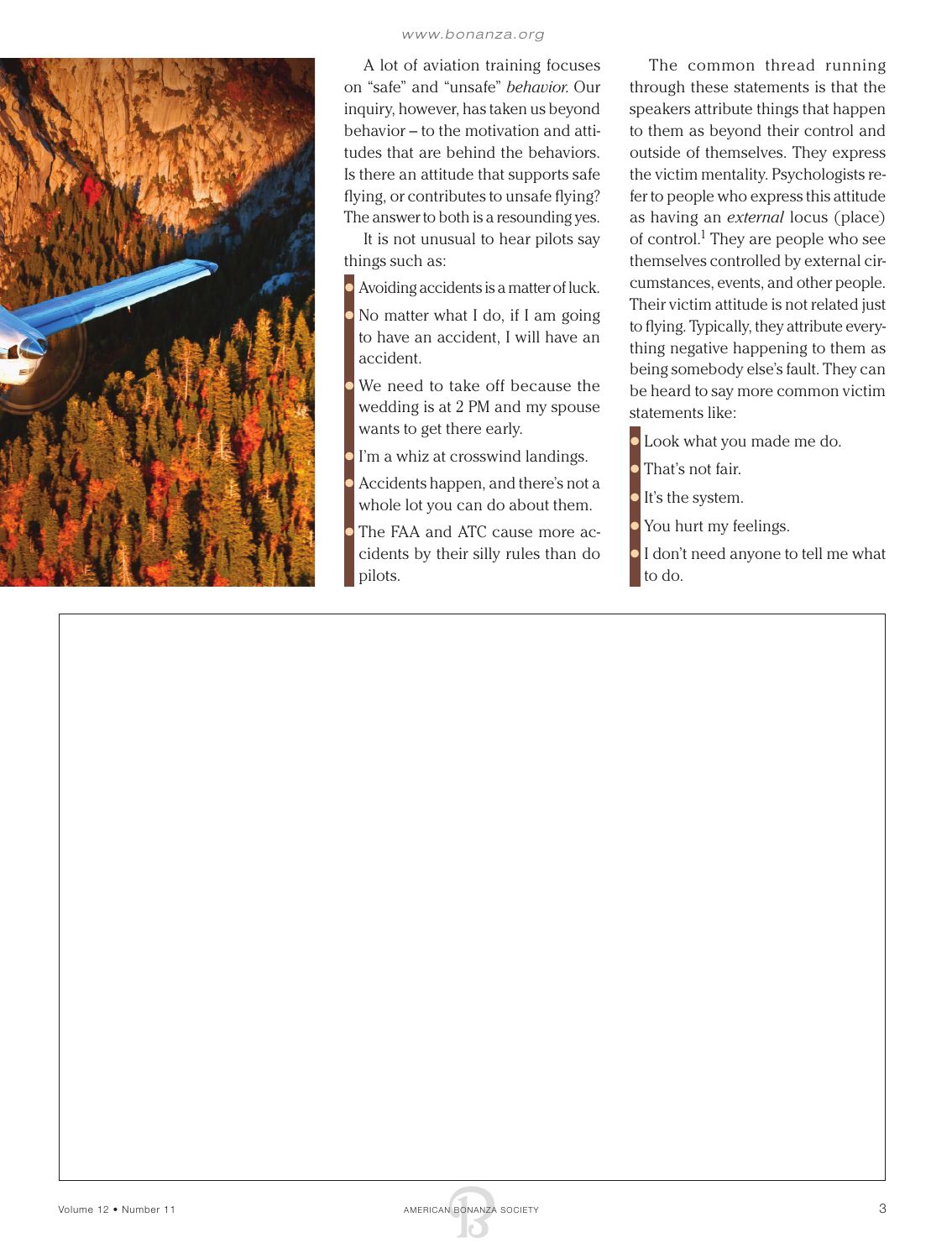## The evidence is clear that persons with the responsible attitude… have fewer accidents and are safer than victims.

Victims are less likely to consult checklists (they already know how to do things), less likely to make careful preparations for flight, and more likely to be enamored with and exaggerate their skills. They are more likely to push the limits of safety. Victims also tend to have less control of their emotions. They often react and fly off the handle.

Lack of control, and even negative tension, can significantly impair good judgment. Responsible people exercise self-control and manage their emotions. Good judgment and good decision-making is thereby enhanced. This is obviously an important safety component. Can we be calm when the door is not shut properly and our inexperienced passenger loses it? Can we keep our cool when the electrical

system goes out in IMC? Many of us have experienced these situations. How did we handle them? What could we have done better?

S o how can we develop the responsible attitude? First, let's examine the attitude of the Totally Responsible Pilot who says:

- c I am in control of my life and I control my own destiny.
- c If I get into a difficult situation, it is my own choices that determine the outcome.
- I can avoid accidents.
- I am careful to do a thorough preflight before every trip.
- c When I make a mistake, I take responsibility for it.

The Totally Responsible Pilot exhibits an *internal* locus of control, seeing whatever happens as being related to his/her own efforts. He or she treats such events as opportunities for learning and growth. Emotions are managed effectively. There is no blame or criticism directed towards others for what happens.

The evidence is clear that persons with the responsible attitude, and an internal locus of control, have fewer accidents and are safer than victims.

The second thing we might do is to assess where in our lives we tend to fall into that "victim mentality." Study it, think about it, and develop self-awareness of our victim tendencies. We all have them. Then make a conscious choice of more responsible